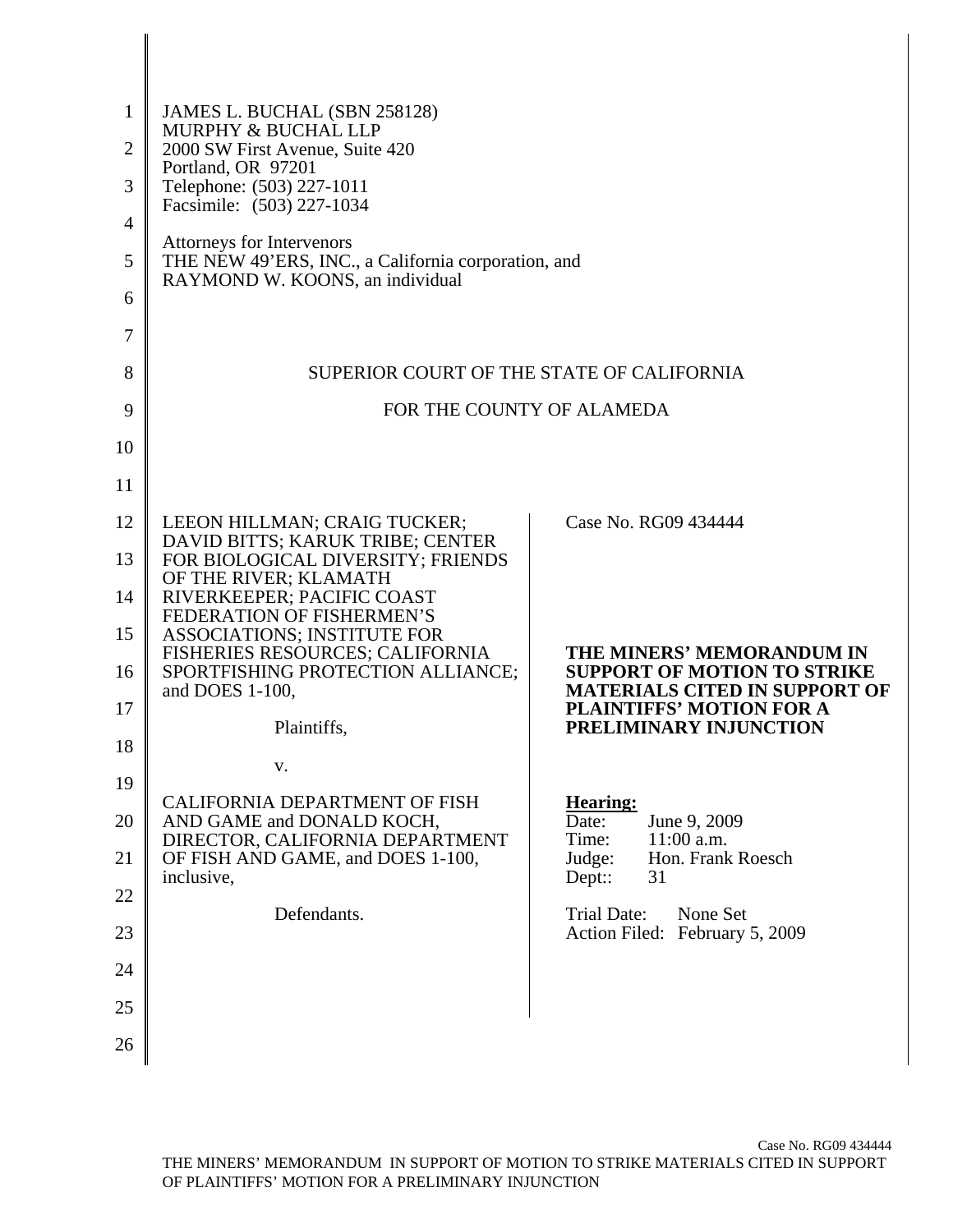| $\mathbf{1}$        | <b>TABLE OF CONTENTS</b> |                                       |    |                                                                                                                |
|---------------------|--------------------------|---------------------------------------|----|----------------------------------------------------------------------------------------------------------------|
| $\overline{2}$      |                          |                                       |    |                                                                                                                |
| 3                   |                          |                                       |    |                                                                                                                |
| 4                   | I.                       | THE RULE AGAINST HEARSAY BARS MOST OF |    |                                                                                                                |
| 5                   |                          | A.                                    |    |                                                                                                                |
| 6<br>$\overline{7}$ | Π.                       |                                       |    | THE ONLY SWORN STATEMENTS, THOSE OF MESSRS. MANJI<br>AND CURTIS, SHOULD BE STRICKEN FROM THE RECORD AS WELL  3 |
| 8                   |                          | A.                                    |    | The Manji and Curtis Declarations Are Too Conclusory To Support an                                             |
| 9<br>10             |                          |                                       | 1. | Self-serving declarations contradicting a witness' own prior                                                   |
| 11                  |                          |                                       | 2. |                                                                                                                |
| 12                  |                          |                                       | 3. | Mr. Manji is not qualified as an expert, and is not a percipient                                               |
| 13<br>14            |                          |                                       | 4. | Mr. Manji's citation to secondary literature cannot save his                                                   |
| 15                  |                          |                                       | 5. | Mr. Manji's testimony ignores entirely substantial, additional                                                 |
| 16                  |                          | <b>B.</b>                             |    |                                                                                                                |
| 17                  | III.                     |                                       |    | ADDITIONAL MATERIAL PROPERLY TO BE STRICKEN 12                                                                 |
| 18                  |                          | A.                                    |    |                                                                                                                |
| 19                  |                          | <b>B.</b>                             |    |                                                                                                                |
| 20                  |                          | C.                                    |    |                                                                                                                |
| 21                  |                          |                                       |    |                                                                                                                |
| 22                  |                          |                                       |    |                                                                                                                |
| 23                  |                          |                                       |    |                                                                                                                |
| 24                  |                          |                                       |    |                                                                                                                |
| 25                  |                          |                                       |    |                                                                                                                |
| 26                  |                          |                                       |    |                                                                                                                |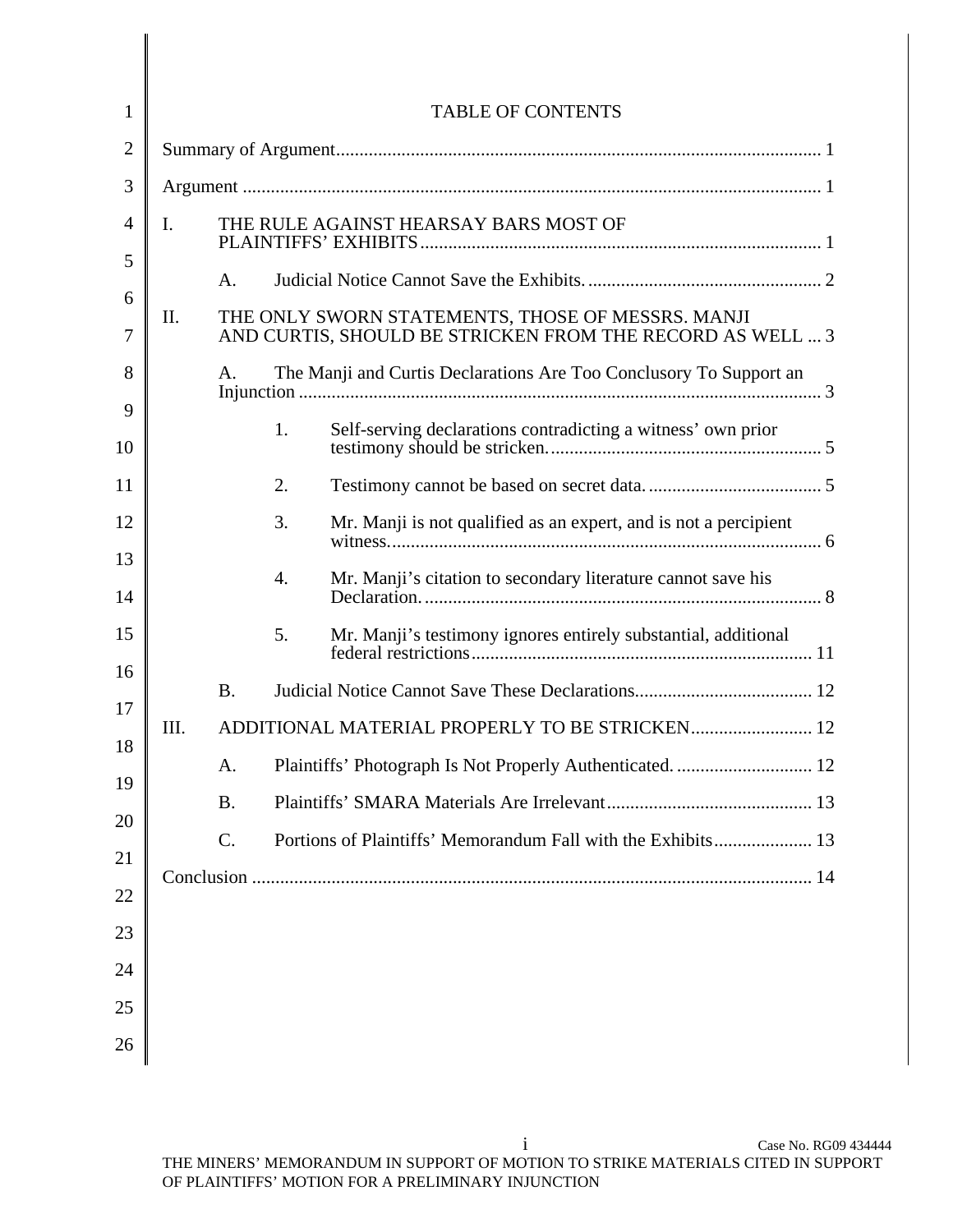| $\mathbf{1}$        | <b>TABLE OF AUTHORITIES</b>                            |
|---------------------|--------------------------------------------------------|
| $\overline{2}$<br>3 | Archdale v. American Int'l Specialty Lines Co.,        |
| $\overline{4}$      | Childs v. State of California,                         |
| 5<br>6              | Dugar v. Happy Tiger Records, Inc.,                    |
| $\tau$<br>8         | Finnie v. Town of Tiburon,                             |
| 9<br>10             | In re Tanya F.                                         |
| 11                  | In re Tobacco Cases II,                                |
| 12<br>13            | Karuk Tribe v. California Department of Fish and Game, |
| 14<br>15            | Mangini v. R.J. Reynolds Tobacco Co.,                  |
| 16                  | People v. Pacific Land Research Co.,                   |
| 17<br>18            | People v. Long,                                        |
| 19<br>20            | <b>Stevens v. Superior Court,</b>                      |
| 21                  | Summers v. A.L. Gilbert Co.,                           |
| 22                  |                                                        |
| 23                  |                                                        |
| 24                  |                                                        |
| 25<br>26            |                                                        |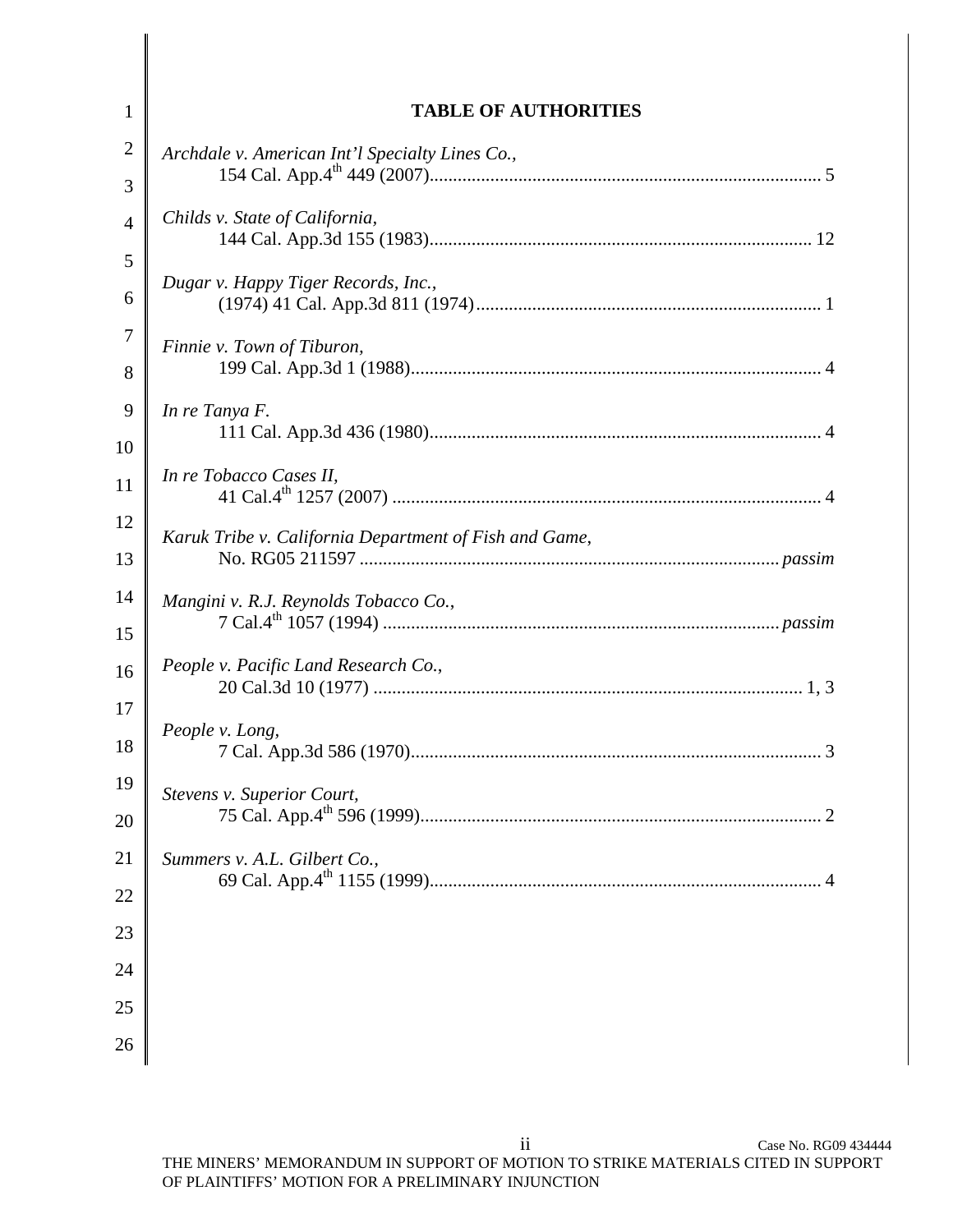| $\mathbf{1}$   | <b>STATUTES</b> |
|----------------|-----------------|
| $\overline{2}$ |                 |
| 3              |                 |
| 4              |                 |
| 5              |                 |
| 6              |                 |
| 7<br>8         |                 |
| 9              |                 |
| 10             |                 |
| 11             |                 |
| 12             |                 |
| 13             |                 |
| 14             |                 |
| 15             |                 |
| 16             |                 |
| 17             |                 |
| 18             |                 |
| 19<br>20       |                 |
| 21             |                 |
| 22             |                 |
| 23             |                 |
| 24             |                 |
| 25             |                 |
| 26             |                 |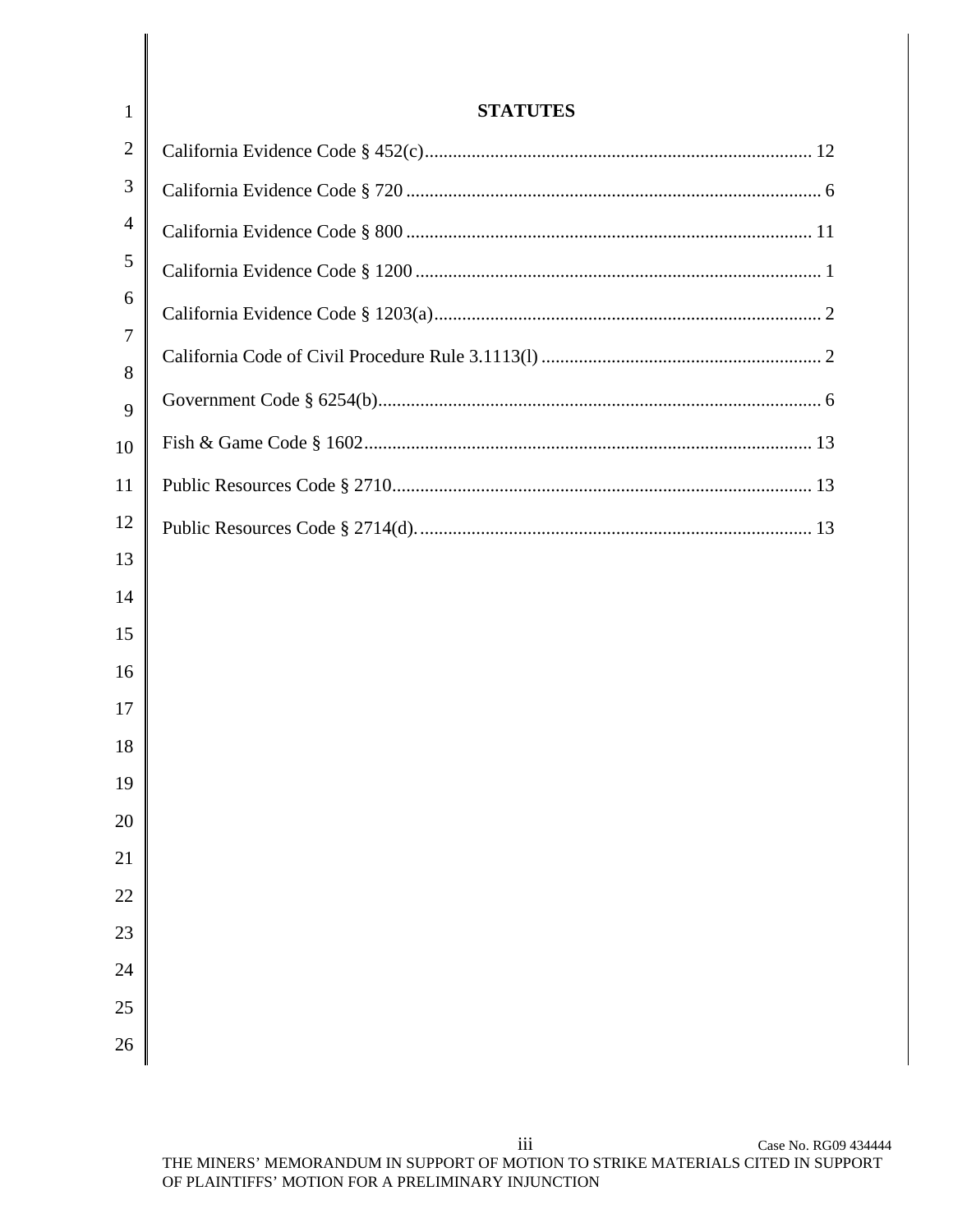| $\mathbf{1}$   | <b>Summary of Argument</b>                                                                                  |
|----------------|-------------------------------------------------------------------------------------------------------------|
| $\overline{2}$ | Plaintiffs' case for an injunction is founded on a single declaration of its own counsel,                   |
| 3              | with numerous attachments. Most constitute out-of-court, unsworn statements advanced for the                |
| $\overline{4}$ | asserted truth of the statements within them. They are to be excluded as hearsay. A few fail on             |
| 5              | other grounds discussed in Point III.                                                                       |
| 6              | The Declarations of Neil Manji and Banky Curtis fail on other grounds: they are so                          |
| 7              | conclusory as to have no relevance to the question of whether suction dredging operations                   |
| 8              | operating under 2009 permits are causing actual harm to fish. They are also to be excluded on               |
| 9              | the ground that they represent a bad-faith reversal of position in contradiction to the prior sworn         |
| 10             | statement of Mr. Manji and all official acts of the Department.                                             |
| 11             | <b>Argument</b>                                                                                             |
| 12             | THE RULE AGAINST HEARSAY BARS MOST OF PLAINTIFFS' EXHIBITS<br>I.                                            |
| 13             | Section 527 of the Code of Civil Procedure does permit the Court to rely sworn                              |
| 14             | statements in the form of affidavits or declarations in resolving plaintiffs' motion for preliminary        |
| 15             | injunction, but it remains plaintiffs' burden "to show, by evidence which would be admissible in            |
| 16             | open court," the facts in support of their motion. People v. Pacific Land Research Co. (1977) 20            |
| 17             | Cal.3d 10, 21. And to the extent that the Saxton Declaration contains hearsay or inadmissible               |
| 18             | opinion evidence, it is inadmissible. <i>Id.</i> at 22. In particular, "[i]t is well established that where |
| 19             | materials are properly incorporated by reference into an affidavit, they must conform to the rules          |
| 20             | of evidence". Dugar v. Happy Tiger Records, Inc. (1974) 41 Cal. App.3d 811, 815.                            |
| 21             | Most of plaintiffs' exhibits consist of hearsay: "a statement made by a witness that was                    |
| 22             | made other than by a witness while testifying at the hearing and that is offered to prove the truth         |
| 23             | of the matter stated". Evidence Code $\S$ 1200(a). The evidence is to be barred unless specifically         |
| 24             | authorized by law. <i>Id.</i> § 1200(b). The following exhibits incorporated into Ms. Saxton's              |
| 25             | declaration fall within the scope of the hearsay rule.                                                      |
| 26             | Exhibit C: A letter from the State Water Resources Control Board;                                           |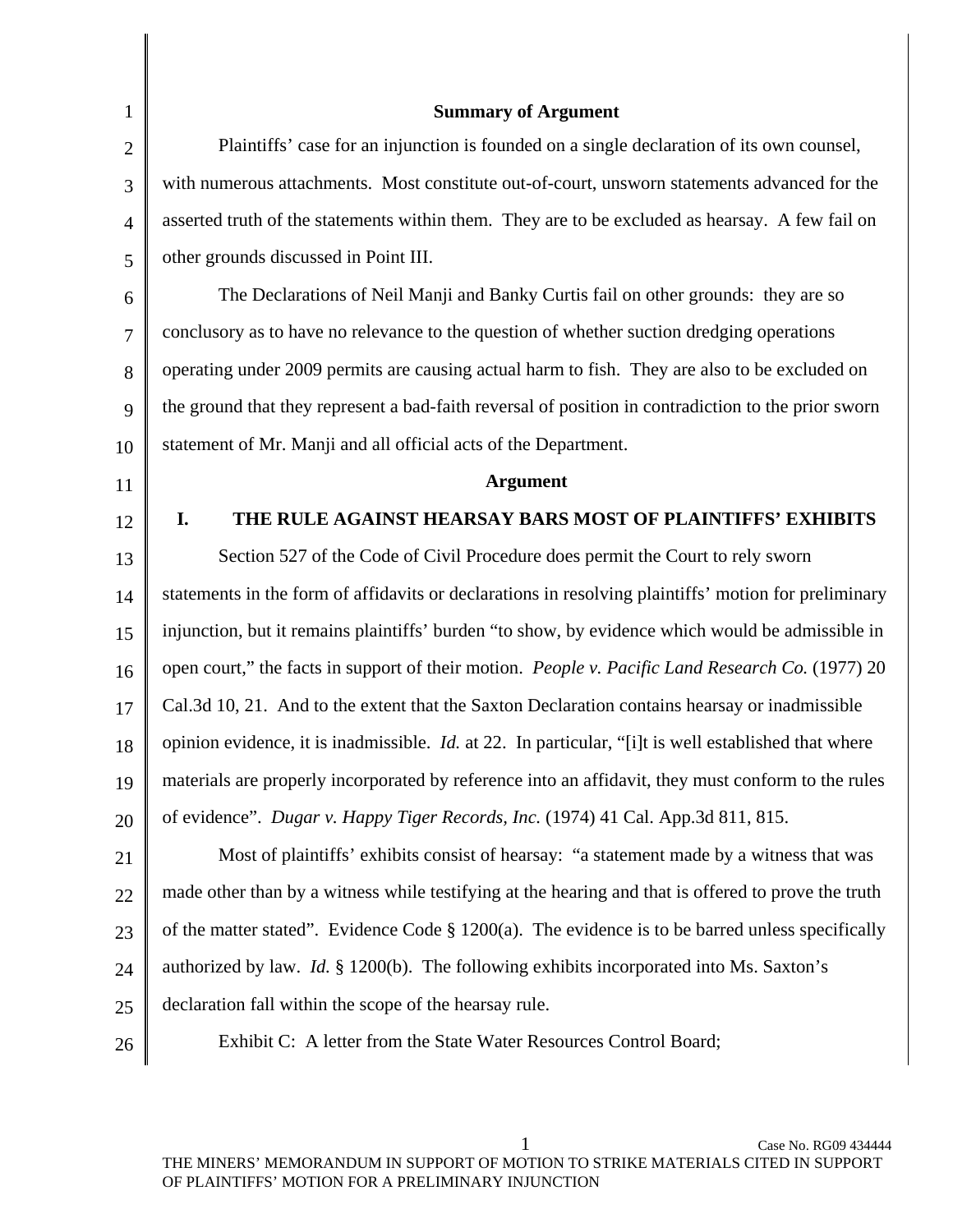| $\mathbf{1}$   | Exhibit F: A letter from a U.S. Fish and Wildlife Service employee;                                 |
|----------------|-----------------------------------------------------------------------------------------------------|
| $\overline{2}$ | Exhibit G: An e-mail from a California Department of Conservation employee;                         |
| 3              | Exhibit H: An e-mail and letter from a U.S. Geological Survey employee;                             |
| 4              | Exhibit I: A letter from a U.S. Forest Service employee;                                            |
| 5              | Exhibit J: An e-mail from a U.S. Forest Service employee;                                           |
| 6              | Exhibit L: An anti-mining article written by plaintiff Sierra Fund;                                 |
| 7              | Exhibit O: An AP news article and public comment thereon; and                                       |
| 8              | Exhibit S: An e-mail from a Department of Fish and Game representative.                             |
| 9              | Other exhibits also constitute hearsay, but items such as the number of suction dredge permits      |
| 10             | issued (Exhibits M and T), or the list of listed species in California (Exhibit R) constitute       |
| 11             | business records.                                                                                   |
| 12             | To the extent the court were to admit any of the hearsay evidence the Miners are moving             |
| 13             | to strike, the Miners are entitled to subpoena and cross examine the declarants. Evidence Code      |
| 14             | § 1203(a) ("The declarant of a statement that is admitted as hearsay may be called and examined     |
| 15             | by any adverse party as if under cross-examination concerning the statement). The Miners            |
| 16             | assume that the Court will strike the hearsay statements of non-parties, but if not, the Miners     |
| 17             | assert the right to cross-examine the declarants pursuant to $\S 1203(a)$ .                         |
| 18             | <b>Judicial Notice Cannot Save the Exhibits</b><br>A.                                               |
| 19             | The most obvious reason that the Court cannot take judicial notice is that plaintiffs have          |
| 20             | not, as required by Rule 3.1113(1), made a specific request for judicial notice, much less one in a |
| 21             | "separate document listing the specific items for which notice is requested".                       |
| 22             | And even such a request for judicial notice were filed on the basis that some of these              |
| 23             | documents are apparently drawn from the files of the Department of Fish and Game, it is well-       |
| 24             | settled that judicial notice may not be taken of materials in the files that are not themselves     |
| 25             | official acts of the agency. Stevens v. Superior Court (1999), 75 Cal. App.4th 596, 607-08          |
| 26             | (declining to take judicial notice of materials in Department of Insurance files submitted by       |
|                | insurers).                                                                                          |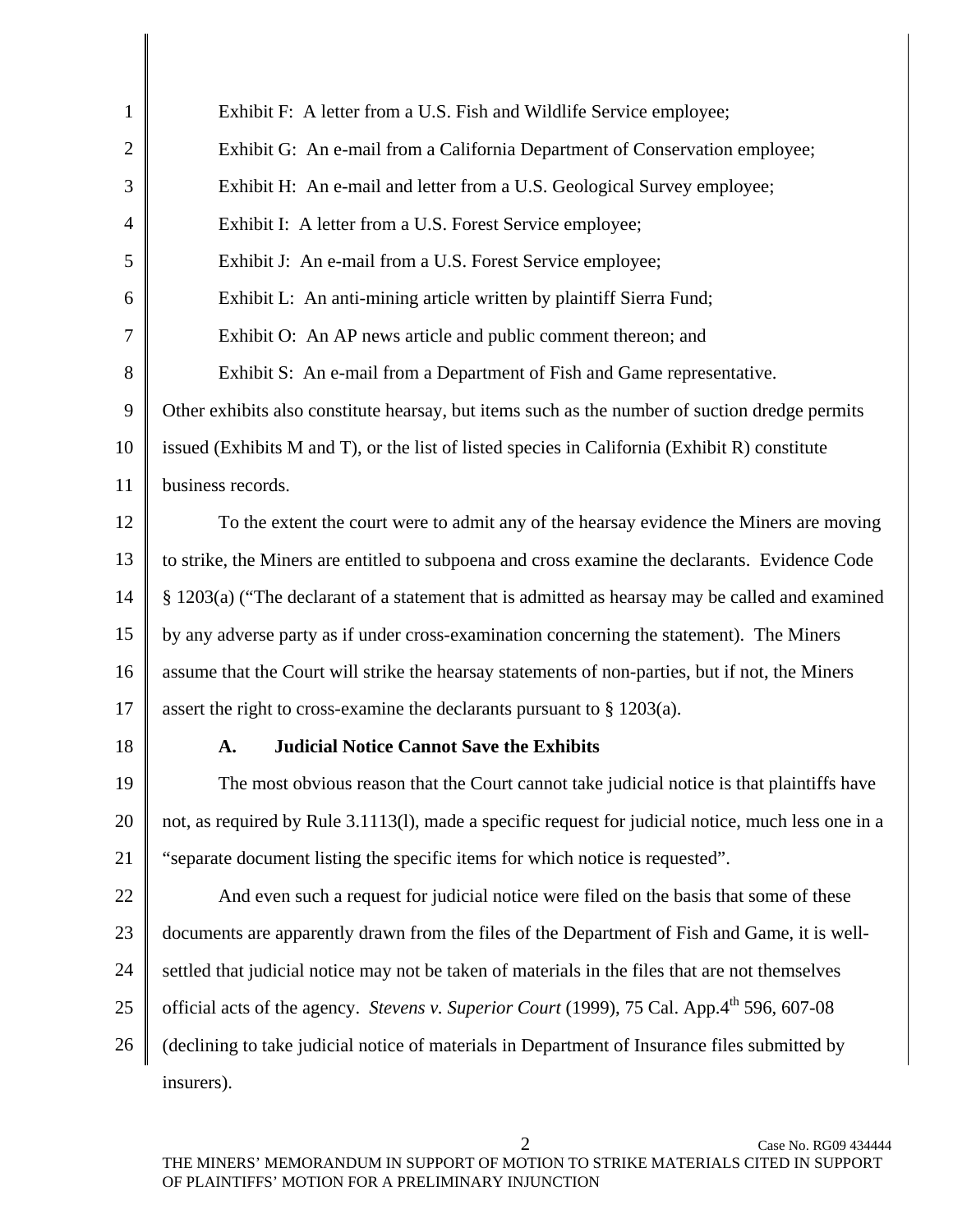| $\mathbf{1}$   | Moreover, judicial notice of government documents extends only to the official acts                                                                                                                                                                            |
|----------------|----------------------------------------------------------------------------------------------------------------------------------------------------------------------------------------------------------------------------------------------------------------|
| $\overline{2}$ | themselves, and not "the truth of all matters stated therein". Mangini v. R.J. Reynolds Tobacco                                                                                                                                                                |
| 3              | Co. (1994), 7 Cal.4 <sup>th</sup> 1057, 1063 (quoting Love v. Wolf (1964), 226 Cal. App.2d 378, 403),                                                                                                                                                          |
| 4              | overruled on other grounds, In re Tobacco Cases II (2007), 41 Cal.4 <sup>th</sup> 1257; see also In re Tanya                                                                                                                                                   |
| 5              | F. (1980) 111 Cal. App.3d 436, 440 ("a court cannot take judicial notice of hearsay allegations as                                                                                                                                                             |
| 6              | being true, just because they are part of a court record or file"); People v. Long (1970), 7 Cal.                                                                                                                                                              |
| 7              | App.3d 586, 591 ("While the courts take judicial notice of public records, they do not take notice                                                                                                                                                             |
| 8              | of the truth of matters stated therein").                                                                                                                                                                                                                      |
| 9              | In considering the admissibility of certain factual statements contained in reports of the                                                                                                                                                                     |
| 10             | California Debris Commission, the Court of Appeals noted:                                                                                                                                                                                                      |
| 11             |                                                                                                                                                                                                                                                                |
| 12             | "These reports are based on studies made by engineers with opinions and the conclusions<br>drawn from these studies. But engineers are not infallible, nor are all statements                                                                                  |
| 13             | contained in the reports, even though stated as facts, irrefutable To assert the<br>immutableness of statements in official documents would constitute abdication by the<br>courts in favor of adjudication by engineering fiat." Beckley v. Reclamation Board |
| 14             | (1962) 205 Cal. App.2d 734, 742.                                                                                                                                                                                                                               |
| 15             | Plaintiffs would have this Court abdicate its role as trier of fact in favor of "adjudication by                                                                                                                                                               |
| 16             | biologist fiat". It is precisely such abdication that this Court resisted in Case No. RG05 211597,                                                                                                                                                             |
| 17             | understanding that the Miners were and are entitled to an opportunity to disprove asserted                                                                                                                                                                     |
| 18             | contentions of fact vital to their continued operations.                                                                                                                                                                                                       |
| 19             |                                                                                                                                                                                                                                                                |
| 20             | II.<br>THE ONLY SWORN STATEMENTS, THOSE OF MESSRS. MANJI AND<br><b>CURTIS, SHOULD BE STRICKEN FROM THE RECORD AS WELL.</b>                                                                                                                                     |
| 21             | The Manji and Curtis Declarations Are Too Conclusory To Support an Injunction.<br>A.                                                                                                                                                                           |
| 22             | The cornerstone of plaintiffs' case for an injunction is two declarations previously                                                                                                                                                                           |
| 23             | submitted as Exhibits to a Case Status Report filed in Case No. RG05 211597: the Declaration                                                                                                                                                                   |
| 24             | of Neil Manji in Support of Defendants' Case Management Statement and the Declaration of                                                                                                                                                                       |
| 25             | Banky E. Curtis in Support of Defendants' Case Management Statement. Both Declarations                                                                                                                                                                         |
| 26             |                                                                                                                                                                                                                                                                |
|                |                                                                                                                                                                                                                                                                |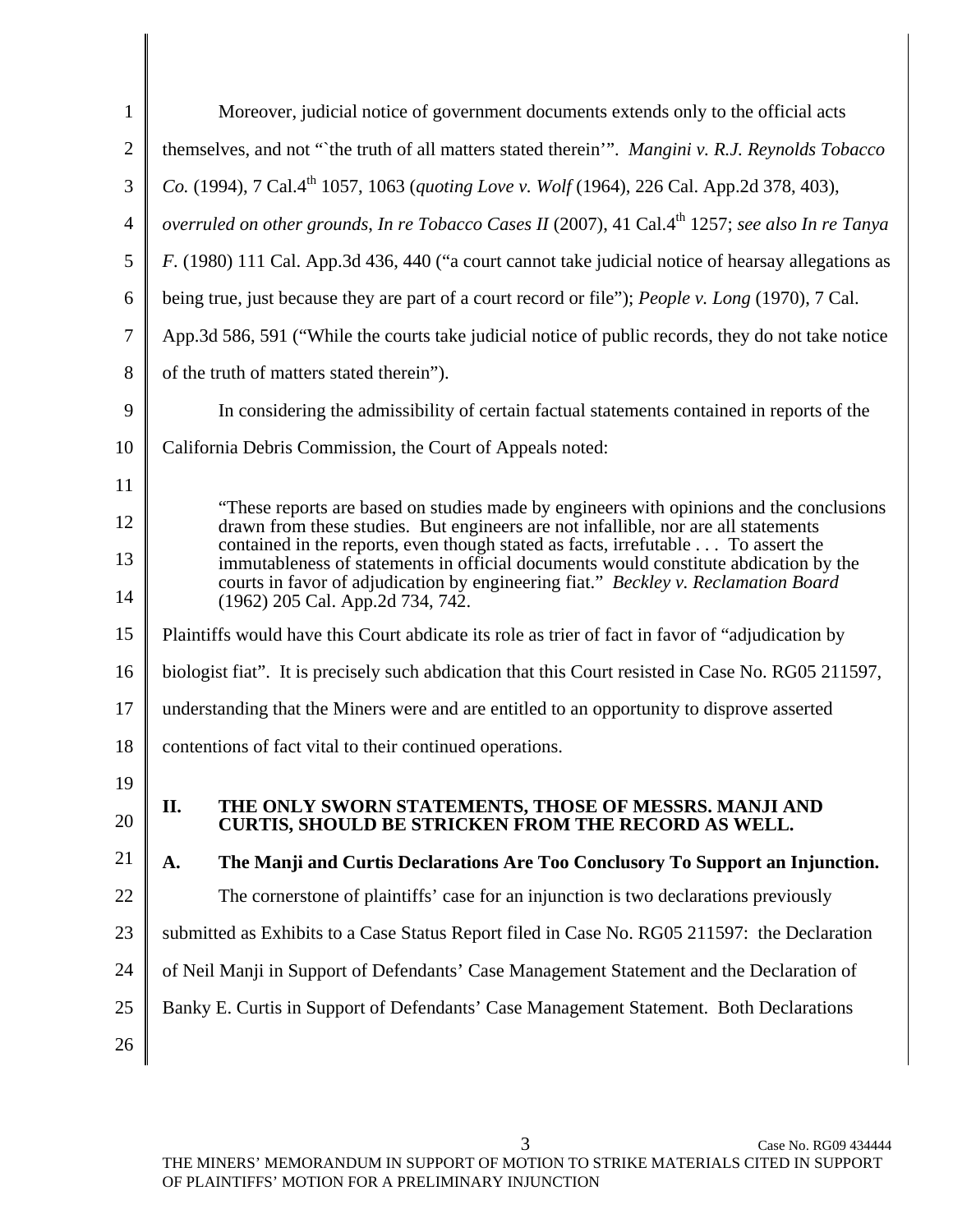| 1  | offers little more than a conclusion of fact and a conclusion of law:                                                                                                     |
|----|---------------------------------------------------------------------------------------------------------------------------------------------------------------------------|
| 2  | "The Department believes suction dredge mining under the existing regulations in the                                                                                      |
| 3  | Klamath, Scott and Salmon River watersheds is resulting in deleterious impacts on coho<br>salmon Because of this, the Department also believes its current suction dredge |
| 4  | permitting program is not in compliance with California Fish and Game Code § 5653,<br>subdivision (b), and section 5653.9." (Curtis Decl. $\P$ 4.)                        |
| 5  | As the Court of Appeals has emphasized, "[w]hile [an] injunction may rest upon either a verified                                                                          |
| 6  | complaint or affidavits, the law is settled that the allegations of either must be factual; conclusory                                                                    |
| 7  | averments in either are insufficient to support issuance of an injunction." Finnie v. Town of                                                                             |
| 8  | Tiburon (1988) 199 Cal. App.3d 1, 14-15. Mr. Curtis' Declaration manifestly runs afoul of this                                                                            |
| 9  | rule: in substance it is testimony as to a conclusion of law and is inadmissible. See Summers v.                                                                          |
| 10 | A.L. Gilbert Co. (1999) 69 Cal. App.4 <sup>th</sup> 1155, 1178-79.                                                                                                        |
| 11 | So is Mr. Manji's Declaration. While he purports to "provide additional detail to the                                                                                     |
| 12 | court regarding the Department's opinion," careful scrutiny of his Declaration reveals no facts                                                                           |
| 13 | whatsoever concerning "suction dredge mining under the existing regulations". Put another                                                                                 |
| 14 | way, Mr. Manji's declaration does not refute the simple truth that there is no evidence that any                                                                          |
| 15 | suction dredge mining in California operating in compliance with extant regulations has ever                                                                              |
| 16 | injured or killed a single fish.                                                                                                                                          |
| 17 | There are at least three additional grounds for exclusion of these Declarations, including:                                                                               |
| 18 | (1) the peculiar change in Mr. Manji's testimony from asserting "potential" for effects to                                                                                |
| 19 | asserting the existence of adverse effects; (2) his apparent reliance on data withheld from the                                                                           |
| 20 | Miners; (3) his lack of pertinent experience or expertise; (4) his rank speculation and misuse of                                                                         |
| 21 | pure theory unterthered to the reality of suction dredge mining under extant regulations; and (5)                                                                         |
| 22 | his failure to account for or address additional regulatory restrictions governing suction dredge                                                                         |
| 23 | mining. Ultimately, he is neither a percipient nor an expert witness, and not competent to testify                                                                        |
| 24 | in this action.                                                                                                                                                           |
| 25 |                                                                                                                                                                           |
| 26 |                                                                                                                                                                           |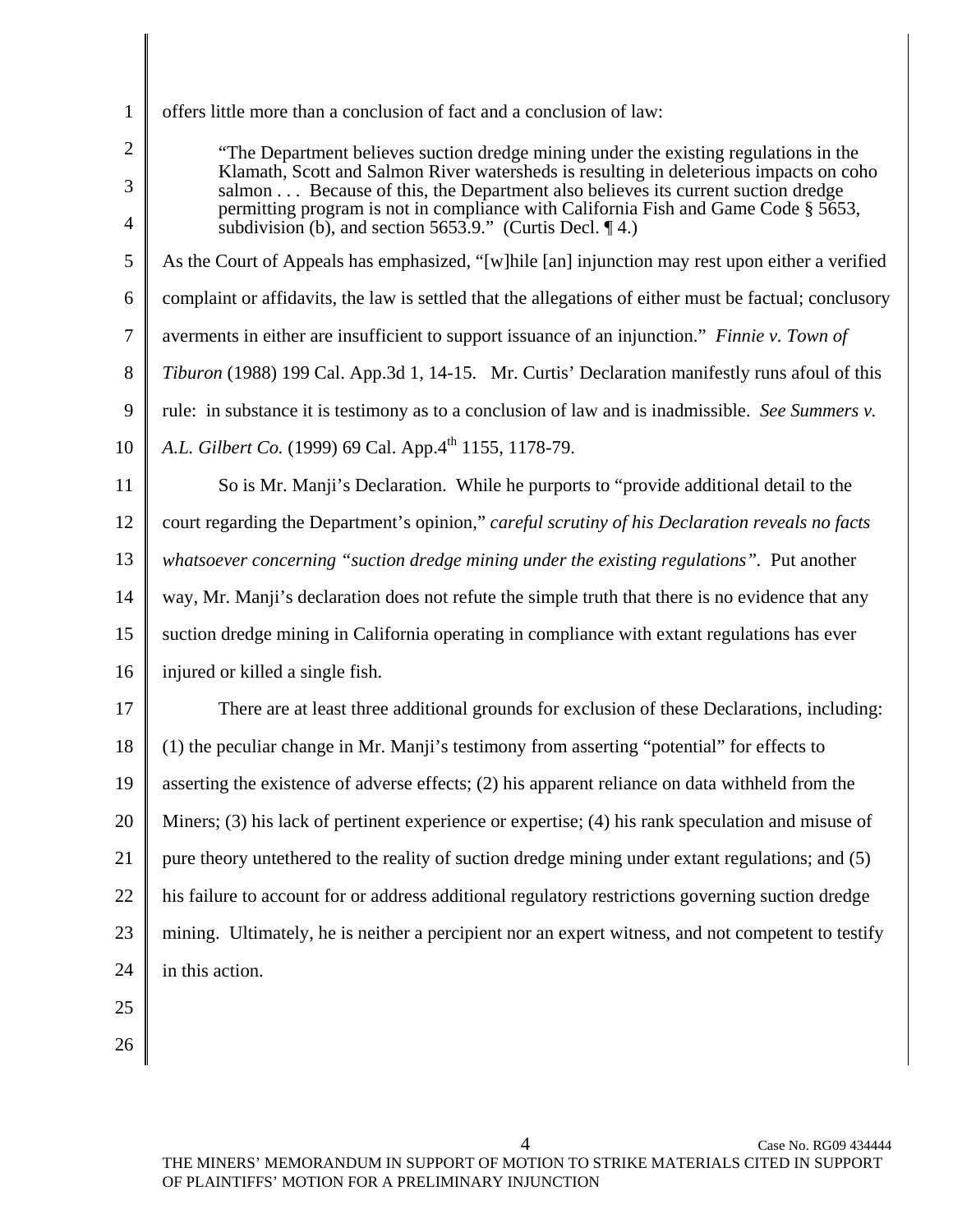2

3

4

5

6

7

8

10

1

## **1. Self-serving declarations contradicting a witness' own prior testimony should be stricken.**

As of January 2006, Mr. Manji testified:

". . . the existing regulations governing suction dredging . . . serve to permit suction dredging activities while, at the same time, providing protection for spawning adult salmonids, including chinook salmon, and the developing eggs and larvae of such species, which remain in the gravel following spawning. The existing regulations provide this protection by establishing watercourse-specific closures and seasonal restrictions on suction dredging activities." (RJN7 (Manji Decl. ¶ 3).)

He explained that any additional restrictions were designed to substantially *lessen the potential*

for significant impacts on various fish species that suction dredging *could* cause in the Klamath,

9 Scott, and Salmon River watersheds". (RJN7 (Manji Decl. ¶ 5; emphasis added).)

But in October, he changed his testimony to declare that the dredging "is having

11 deleterious effects" (*Id.* 18.) It is settled law that "[w]here a party's self-serving declarations ...

12 purport to impeach that party's own prior sworn testimony, they should be disregarded". *See* 

13 *Archdale v. American Int'l Specialty Lines Co.* (2007) 154 Cal. App.4<sup>th</sup> 449, 473. Unless Mr.

14 Manji can provide evidence of additional data received between January and October, his

15 Declaration should be stricken on this ground alone. Insofar as Mr. Curtis relies upon Mr. Manji

16 his Declaration falls as well.

17

## **2. Testimony cannot be based on secret data.**

18 19 20 21 22 23 24 25 26 Up until Case No. RG05 2114597 was filed, it was evident that the Department had no data whatsoever to support any changes to existing suction dredge mining regulations. This is confirmed in a letter of February 24, 2005, from Regional Manager (and now Director) Donald Koch, who specifically advised federal agency proponents of more restrictive regulations that: "Any changes to the suction dredging regulations will have to be supported by data that clearly confirm that the current regulations result in negative impacts to fish, and that the changes would decrease those impacts." (RJN4 (2d McCracken Decl. Ex. 4).) A review of the federal agency records appears to confirm that no such data were ever provided. (*See* RJN3 (Maria Decl. ¶ 15).) When the Miners learned that the Department and Tribe had entered into their secret deal

in Case No. RG05 211597 to restrict mining, they issued Public Records Act requests on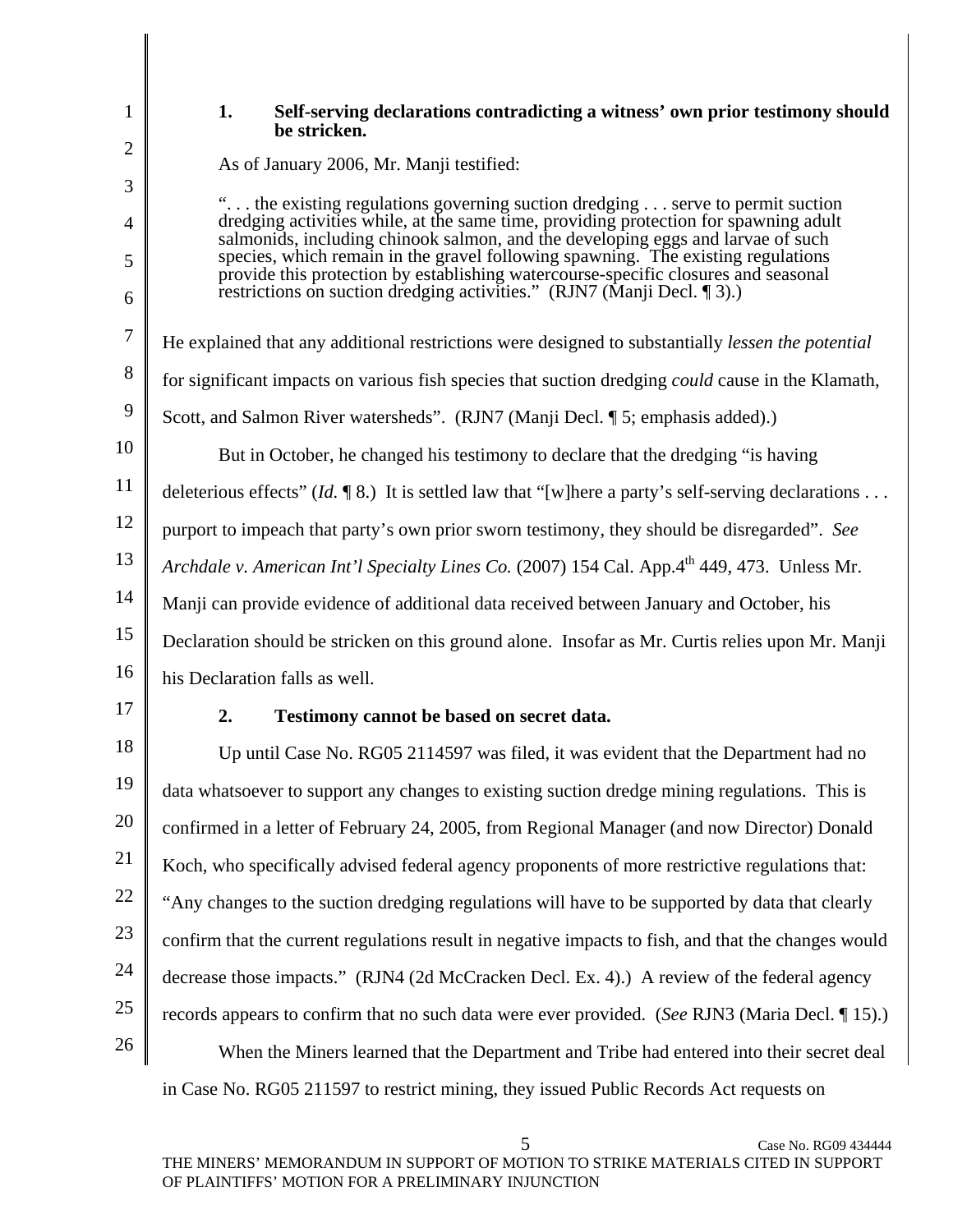| $\mathbf{1}$   | December 23, 2005, to which the Department responded on January 3, 2006 indicating that all        |
|----------------|----------------------------------------------------------------------------------------------------|
| $\overline{2}$ | records were exempt from production under Government Code § 6254(b) as "records pertaining         |
| 3              | to pending litigation"—only certain historical materials were produced. (See generally RJN4 (2d    |
| 4              | McCracken Decl.)) Thereafter, the Miners sought the data through discovery, but the Tribe and      |
| 5              | Department, moved for a protective order against any and all discovery. In rejecting the           |
| 6              | stipulated judgment, the Court agreed with the Tribe and Department that the discovery we had      |
| 7              | sought was not pertinent to the question whether to accept the stipulated judgment, and granted    |
| 8              | their motions "without prejudice" to further discovery, if necessary, on future issues. (Order,    |
| 9              | June 16, 2006, at 8.) They have refused to produce it ever since, despite repeated requests in the |
| 10             | wake of the settlement of RG05 211597. (See Buchal Decl. ¶[2-4.)                                   |
| 11             | Ultimately, this Court asked the Miners to identify "the type and forms of discovery [we]          |
| 12             | expect to need" (RJN11 (Order, September 8, 2006)), making it clear to the Tribe and               |
| 13             | Department that they would ultimately be required to come forward with some affirmative            |
| 14             | evidence of harm and that an evidentiary hearing would have to be held before entry of any         |
| 15             | injunction, and that the Department and Tribe would be required to come forward with evidence      |
| 16             | of harm.                                                                                           |
| 17             | The requirement that a motion for preliminary injunction be supported by specific,                 |
| 18             | factual averments cannot be met by shifting testimony based on secret facts that a party in        |
| 19             | litigation continuously refuses to disclose. To consider Mr. Manji's testimony in the              |
| 20             | circumstances of this case is so fundamentally unfair as to deny the Miners due process of law.    |
| 21             | 3.<br>Mr. Manji is not qualified as an expert, and is not a percipient witness.                    |
| 22             | Pursuant to Evidence Code § 720, an expert needs "special knowledge, skill, experience,            |
| 23             | training or education sufficient to qualify him as an expert on the subject to which his testimony |
| 24             | <i>relates</i> ". There is no evidence that Mr. Manji has ever gone underwater to watch a suction  |
| 25             |                                                                                                    |
| 26             |                                                                                                    |
|                |                                                                                                    |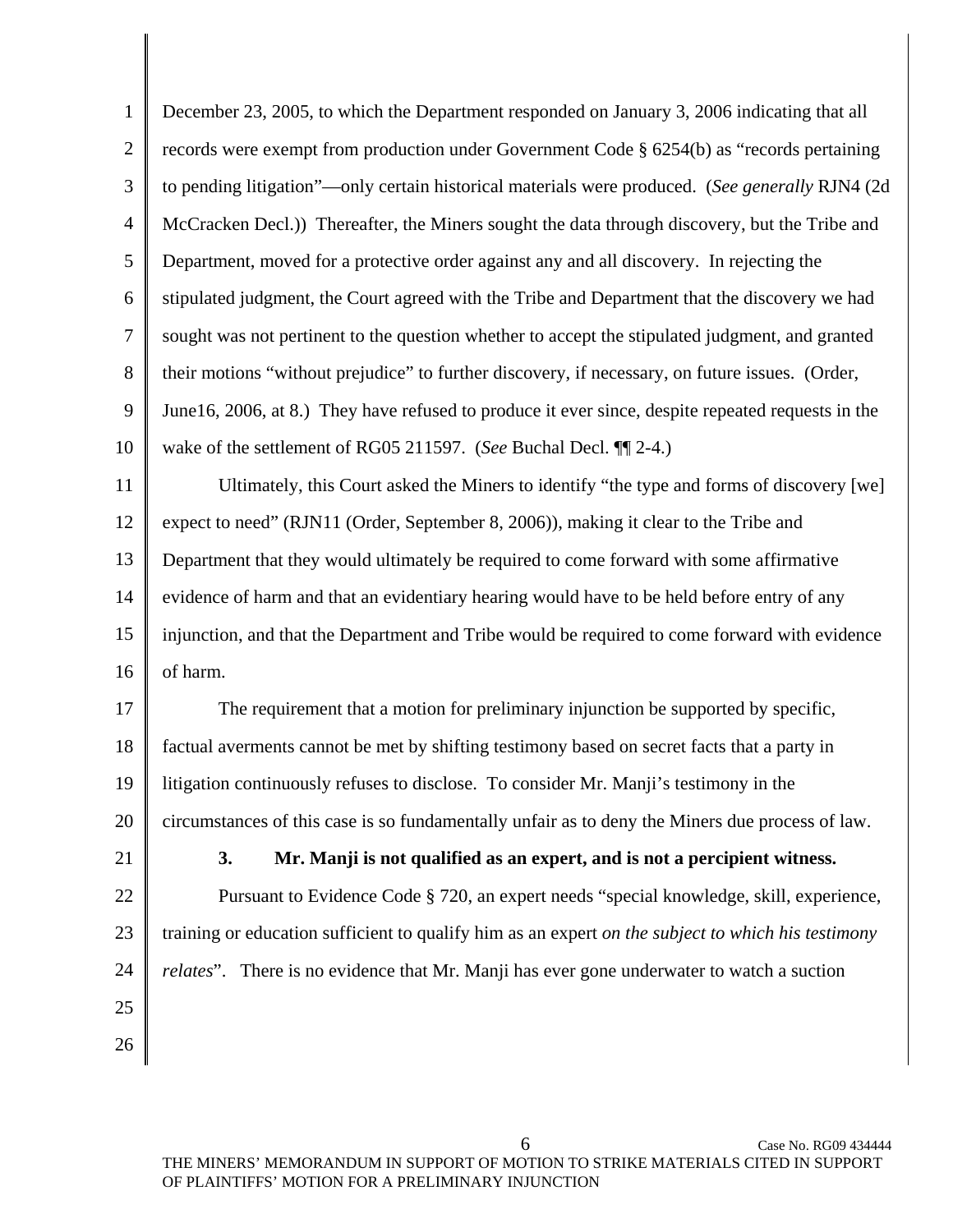dredge in operation, which may account for his peculiar opinions.

2 3 4 5 6 7 8 9 Mr. Manji reports that his work as a fisheries biologist "focused on the Klamath River specifically from 1984 to 1986" (Manji Decl.  $\P$ 4)—a period of time that preceded the existing regulations. Thereafter, he apparently served as Fisheries Program Manager for the "eight counties that comprise the Department's Northern California—North Coast Regional Office" and "oversaw all fisheries programs in the Region". (*Id.*) He reports no involvement in any research specifically connected with suction dredge mining and no specific observations of suction dredge mining; ultimately, no facts support the notion that his "professional experience as a fisheries biologist" qualifies him to render any opinions about suction dredge mining at all.

10 11 12 13 14 15 16 17 18 19 20 21 22 23 In evaluating whether Mr. Manji qualifies as an expert, it is important for the Court to understand that the Department does (or at least did) employ persons with considerable expertise and direct observations of suction dredge mining. For example, Mr. Dennis Maria, formerly employed full time by the Department "as the watershed biologist assigned to the portion of the Klamath River watershed extending upstream from the confluence of the Trinity River to the Oregon Border"—the precise area of concern to the Tribe and the focus of this Court's Order and Consent Judgment in Case No. RG05 211597—has testified, unlike Mr. Manji, to having "spent a lot of time observing dredging operations on the Scott, Salmon and Klamath Rivers". (RJN3 (Maria Decl. ¶ 4).) "This included underwater observations of suction dredging operations in order to determine the effects of suction dredging on fish, benthic organisms and other species". (*Id.*) He describes detailed inspections of suction dredging operation (*Id.* ¶ 11); one such report concluded: "I saw nothing that would be considered a violation or that would have a significant impact to the fishery or significantly negatively impact the overall biotic community of the salmon River"(RJN13, at 3).

24 25

1

Mr. Maria, having worked on most heavily mined river reaches in California (31 years with the Department, and 24 years on the Klamath (*see* RJN3 (Maria Decl. ¶¶ 2-3)), concluded:

26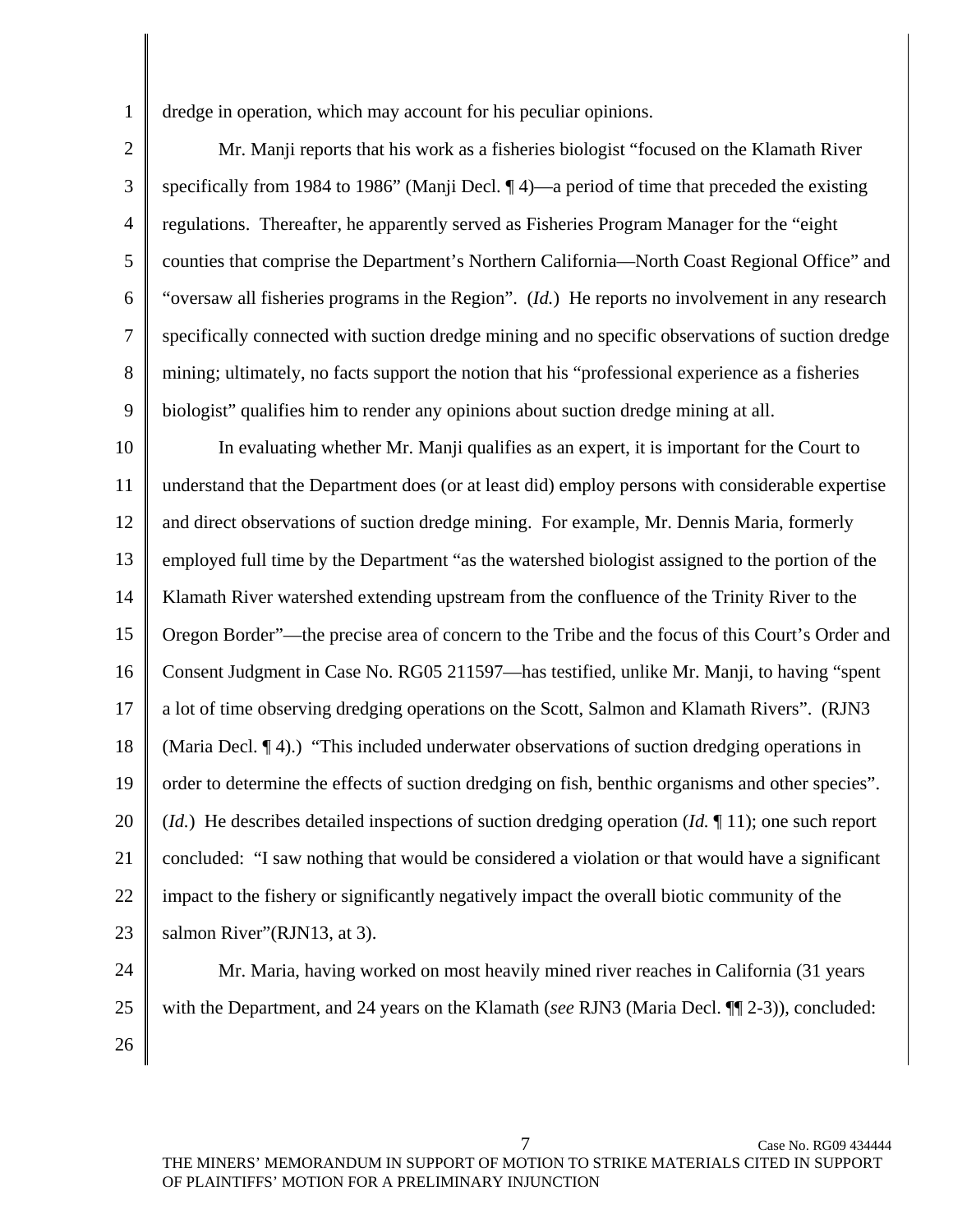1 2 3 4 5 6 7 8 9 10 11 12 13 14 15 16 17 18 19 20 21 22 23 24 25 26 "In all my years of experience, I have never seen evidence of a single fish killed by suction dredge mining, even juvenile fish, because the Department has restricted such activity in the only period when mining is likely to cause actual injury by digging into fish redds or areas where alevins (sac-fry) would be present. To the extent that otherwise lawful activities are to be restricted because of potential impacts to fish, a very great number of activities, including boating on the Klamath River, swimming in the Klamath River, any disturbance of earth near the Klamath River, and fishing while wading in the Klamath River could all be restricted with equal biological justification." (RJN8: 2d Maria Decl. ¶ 6.) By contrast, the opinions of a non-expert bureaucrat should be stricken from the record. **4. Mr. Manji's citation to secondary literature cannot save his Declaration.**  Mr. Manji helpfully lists the "existing scientific literature" on which he relies in Exhibit A to his declaration, which is meaningless as hearsay proffered by a non-expert. *Not one example of this literature even purports to be a scientific study of the effects of suction dredge mining in the Klamath, Scott or Salmon Rivers under the existing regulations.* Mr. Manji's testimony begins with a purely theoretical overview in which: • He alludes to "poor mining practices," without regard to the lawfulness of such practices (¶ 9); • He alludes to "localized and temporary sediment loads"—akin to what anyone walking in a river might cause (*e.g.*, Saxton Decl. Ex. B)—without reference to any harm to fish therefrom (*id.*); • He points out positive and negative impacts of making the loosened gravel attractive to fish, without any attempt to identify a *net* effect (*id*.) • He alludes to "temporary and localized declines in invertebrate populations", again without reference any effects on fish (*id.)* Mr. Manji asserts that there is data concerning when fish are present in the Klamath River, and claims that "suction dredge mining is currently authorized under the existing regulations during times of the year when coho are migrating and spawning, as well as when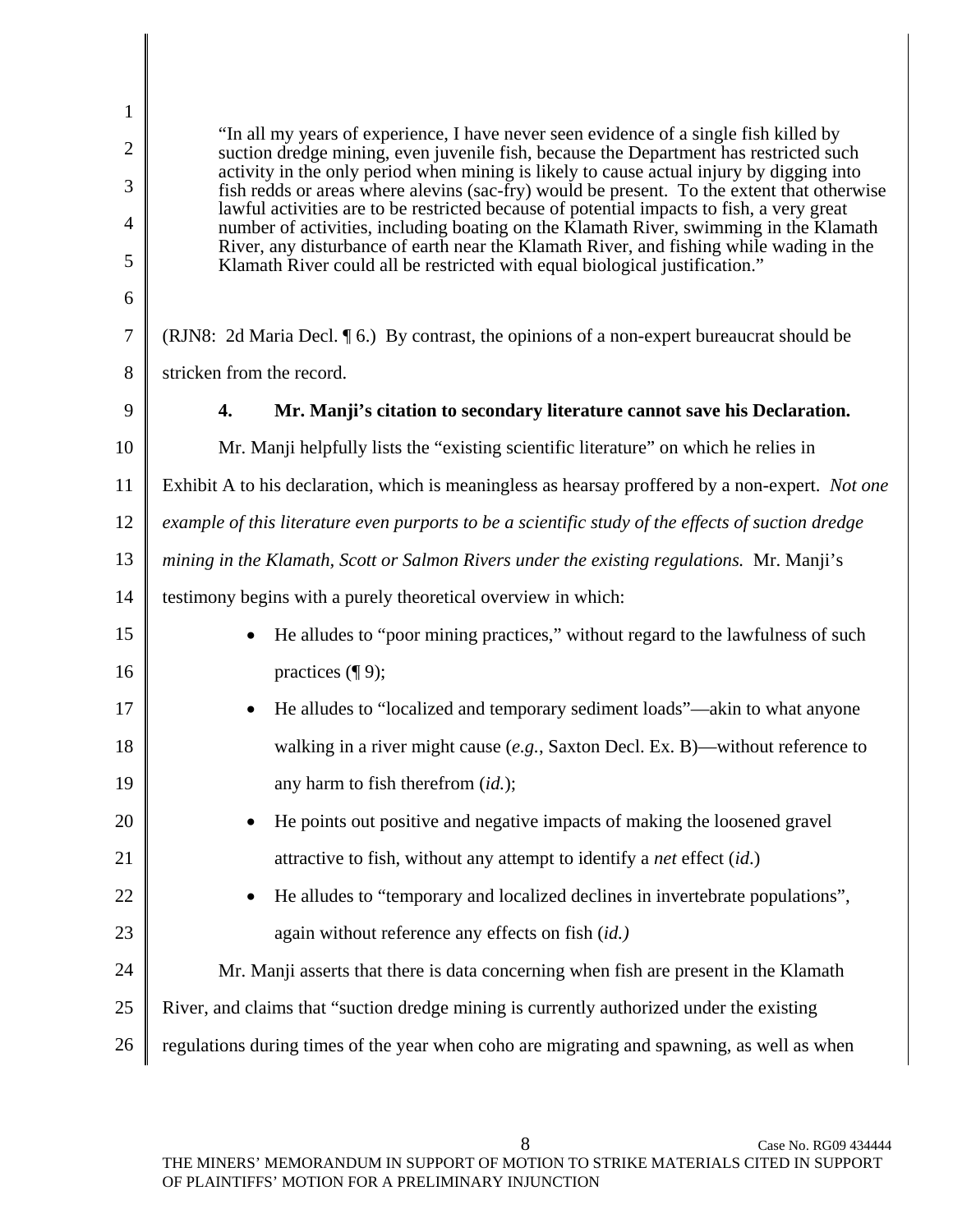1 2 3 4 coho eggs and larvae are developing". (¶ 10.) But his testimony is entirely general as to the presence of coho—somewhere in the river—while the regulations are highly specific, and limit dredging river reach by river reach based on the Department's 1994 conclusions about the presence of coho and other fish.

5 6 7 8 9 10 Thus while Mr. Manji cites the specific regulations and open dates for mining in several river reaches, he nowhere presents data demonstrating that fish are affected *in those reaches during those times.* By contrast, the percipient Departmental biologist actually on the scene for years confirms, for example, that there is no evidence of "fish spawning in the Klamath River between September  $15<sup>th</sup>$  and September  $30<sup>th</sup>$  that would provide a biological basis for curtailing the dredging season to exclude that time period". (RFN8 (2d Maria Decl. ¶ 2).)

11 12 13 14 15 16 17 18 19 20 21 22 23 Mr. Manji next turns to issues "regarding the use of dredge tailings as spawning substrate".  $(\P 12)$  Here he points out that the fish, because they prefer loose gravel, may spawn on the loose gravel left behind by miners, and notes that such loose gravel is often scoured out by high flows. But Mr. Manji offers no data whatsoever to show that so much as a single salmon redd has ever been scoured out in this fashion. More importantly, the 1994 EIR properly recognized that "suction dredges can actually improve spawning riffles by loosening and clearing spawning gravels or increasing available spawning gravels". (RJN3 (Attachment to Maria Decl., at 5).) To entertain an opinion on the issue that does not balance the positive effects of improving salmon habitat with the negative risks is akin to accepting the response to an incomplete hypothetical question. Indeed, since the salmon evolved to spawn in, and manifestly prefer, looser gravel inherently more likely to be moved by river flows, their risk assessment in choosing nests is of some merit to consider, but Mr. Manji does not even address the issue. He offers pure speculation, not facts, to support his opinion.

24 25 26 Mr. Manji next articulates concern about "fine sediments suspended from suction dredging" (¶ 14), with the implicit notion that a miner may someday bury a salmon nest in mud and suffocate the eggs. Again, there are no facts to indicate that such an event has ever occurred.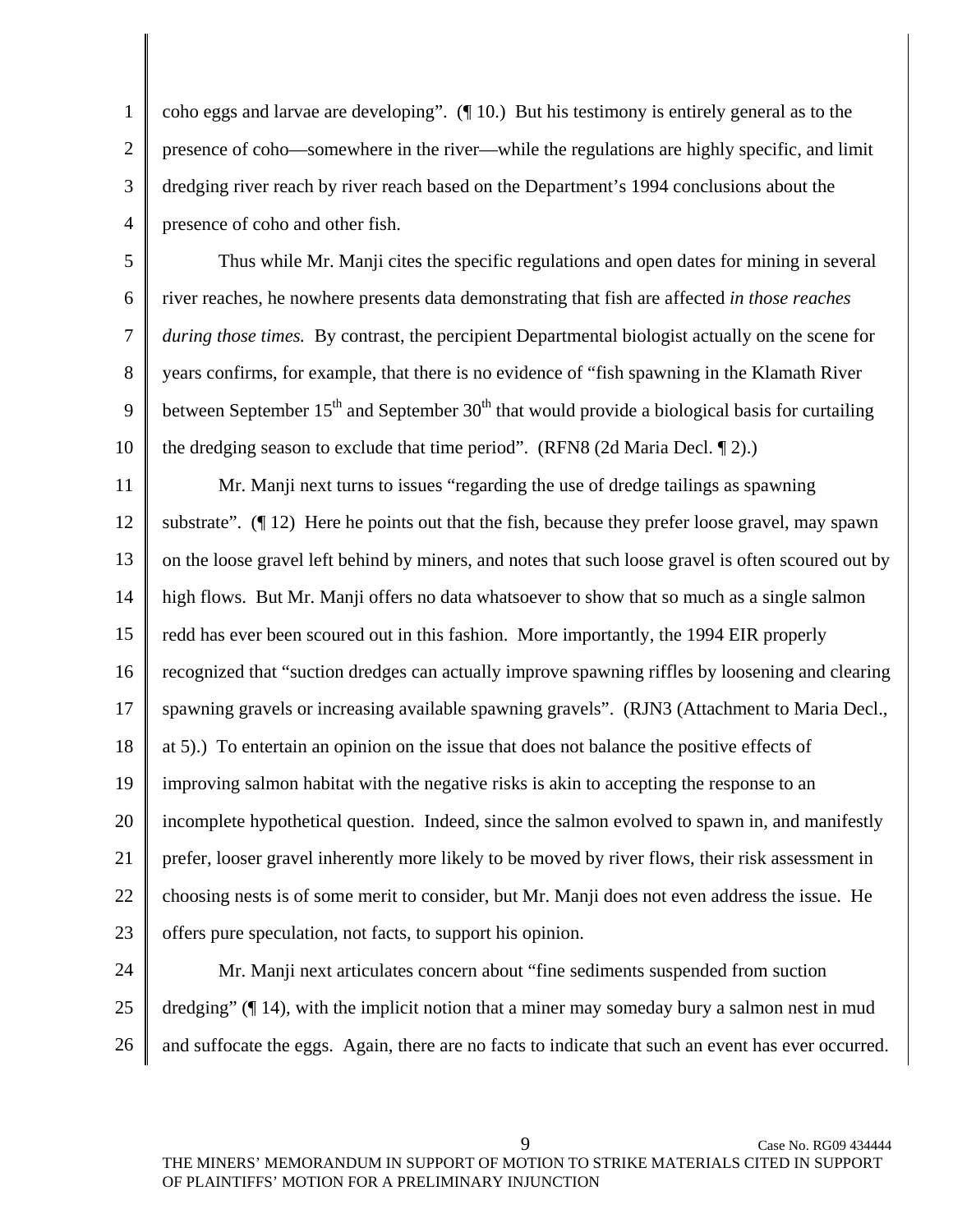1 2 3 4 5 6 Worse still, Mr. Manji misuses the studies he does cite. One leading study he cites, Harvey (1986), declared that "local turbidity increases below active dredging probably did not affect invertebrates and fish". (*Quoted in* RJN2 (Greene Decl. ¶ 35).) His concerns about "entrainment" into suction dredges is also fanciful; asserting that miners might someday suck a baby fish into a dredge and thereby kill it, is a far cry from possessing facts that show that this has ever occurred.

7 8 9 10 11 12 13 14 15 16 17 18 19 20 21 22 23 Mr. Manji next articulates concern about "oversummering habitat". (¶ 16.) He speculates that dredge tailings can alter habitat depth by filling in pools (¶ 17), without mentioning that new pools are created. He later returns to the subject and claims (again without supporting facts), that the net effect is negative.  $(\P 18)$  By contrast, Mr. Maria, the percipient witness, testified that the holes and rock piles left by suction dredgers constitutes some of the *only available oversummering habitat* in some reaches of the relevant rivers. (RJN8 (Maria Decl. ¶ 12); *see also* RJN4 (2d McCracken Decl. Ex. 5, at 1)) Mr. Manji refers to changes in streambed morphology (¶ 17) without mentioning that the relevant rivers are highly dynamic and constantly changing, without providing a single example of any adverse effect whatsoever. Ultimately, Mr. Manji's synthesis of hearsay is not tethered to any actual observations of California suction dredge miners operating under California regulations. Mr. Manji notes that the dredging often "releases prey items for immediate consumption" by coho, a presumptively positive effect, but then darkly warns that "in the longer term, dredging causes localized drecreases in macroinvertebrate populations". (¶ 17) He is now contradicting himself (¶ 9 ("*temporary* and localized declines in invertebrate populations"; emphasis added)) *and* the literature, which correctly notes no permanent impacts whatsoever. More importantly, knowing that miners help feed the fish, against some uncertain and temporary loss of

- 24 invertebrates in the tiny holes they dig, does not constitute proof of any adverse impact—but
- 25 merely proof of another benefit.

26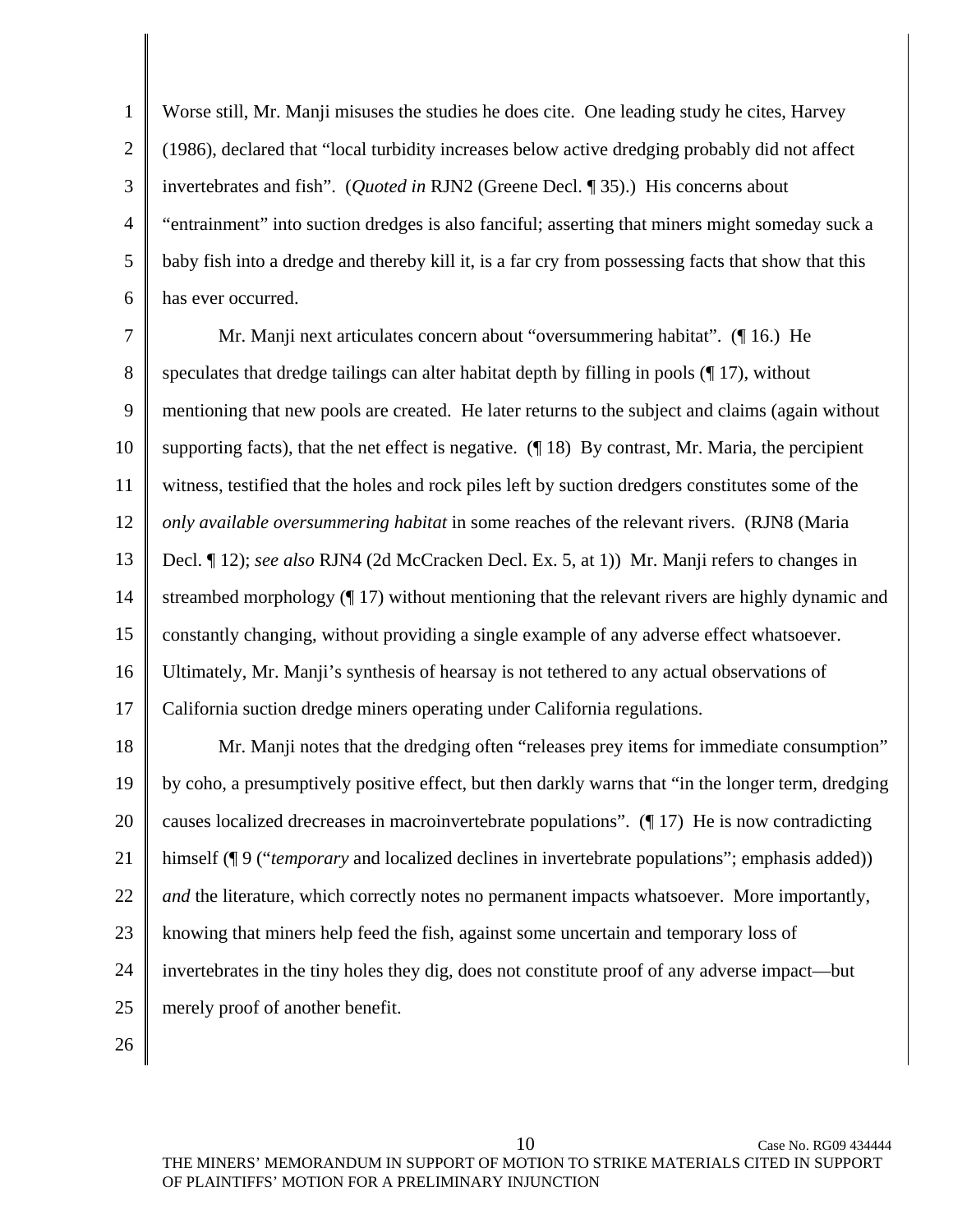1 2 3 4 5 6 7 8 9 10 11 12 Mr. Manji ultimately retreats to the notion that there are "thermal refugia" in the Klamath, Shasta, Scott and Salmon River where salmon congregate in cooler water. (¶ 18) His apparent reasoning is fish will flee to warmer water whenever a suction dredge is present in their environment. Again, this is what comes of having a non-percipient witness testify. The Department's 1994 EIR found: "*All observers would agree* that fish do congregate near the effluent of suction dredges to prey on the invertebrates pulled from the substrate." (RJN3 (Attachment to Maria Decl. at 5; emphasis added).) Moreover, actual measurements of the alleged thermal refugia reveal that they are "small in size when not altogether absent". (RJN5 (2d Greene Decl. ¶ 6).) Indeed, the Department's percipient witness testified that "the lower reaches of the Scott and Salmon Rivers are generally too warm in summertime to provide habitat for juvenile coho in particular and to a large extent most other salmonid species . . .". (RJN8 (2d Maria Decl. ¶ 2).)

13 14 15 16 17 Perhaps most significantly, essentially all of Mr. Manji's conclusory and general observations about potential adverse impacts of suction dredge mining are precisely the sort of general concerns reviewed in the 1994 EIR (*see generally* RJN3 (Attachment to Maria Decl.), and crystallized into regulations at that time. No specific, factual allegations have emerged to revisit the conclusions of that process.

18 19 20 21 22 23 Ultimately, Mr. Manji's declaration is properly understood as akin to earlier declarations presented by the Tribe: "data-free submissions that cannot support a regulation change at this time". (RJN3 (Maria Decl. ¶ 14).) It is neither expert testimony nor "[r]ationally based on the perception of the witness" within the meaning of Evidence Code § 800. It does not have the factual support necessary to constitute admissible evidence, much less support entry of an injunction.

24 25

26

**5. Mr. Manji's testimony ignores entirely substantial, additional federal restrictions.** 

The Miners have conducted extensive negotiations with the Karuk Tribe and reached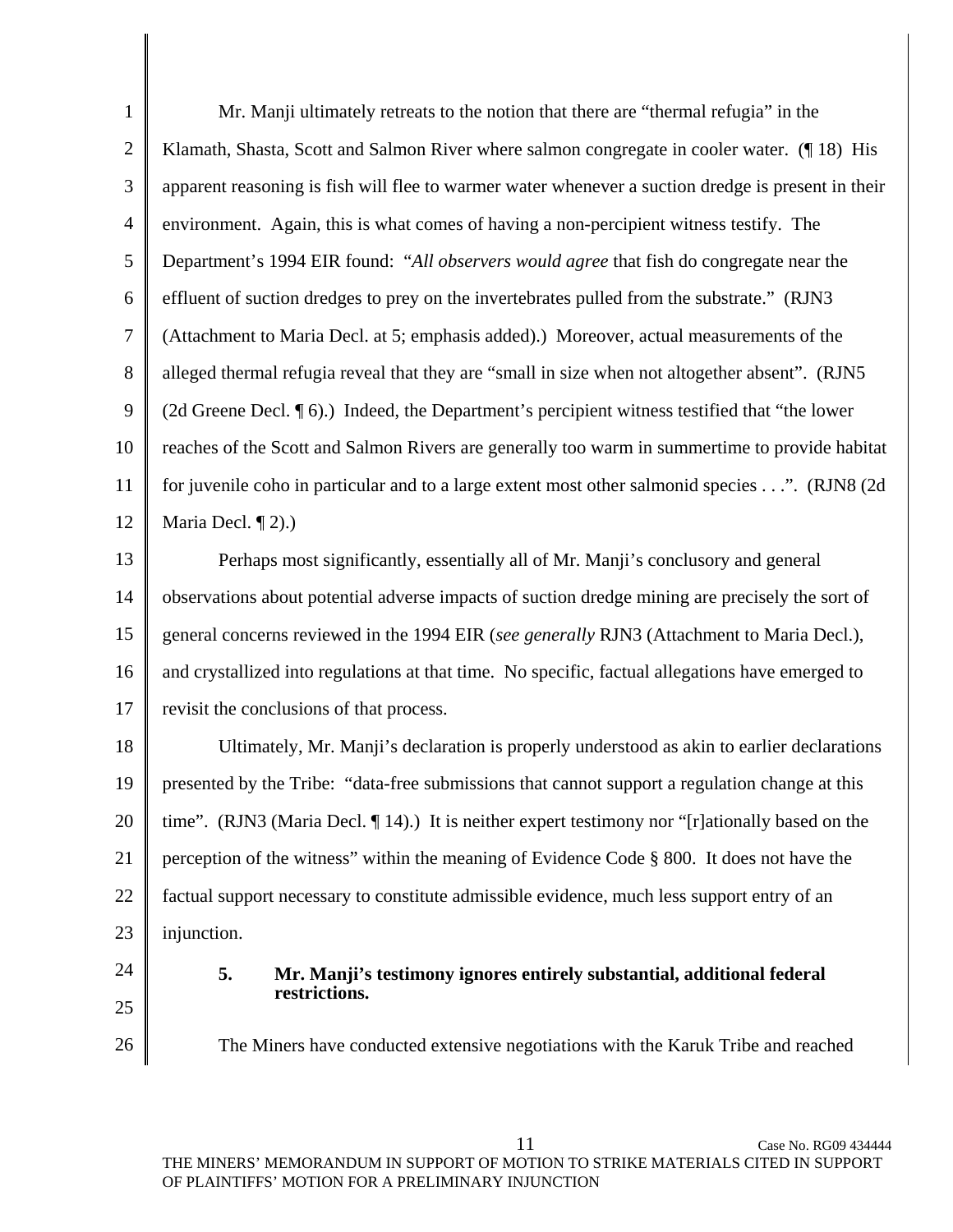| $\mathbf{1}$   | agreement on a voluntary set of restrictions then incorporated into Forest Service documents.                                                                                                                                                                              |  |  |
|----------------|----------------------------------------------------------------------------------------------------------------------------------------------------------------------------------------------------------------------------------------------------------------------------|--|--|
| $\overline{2}$ | (See generally RJN1 (McCracken Decl. ¶ 11-48).) Miners have been refused permission to                                                                                                                                                                                     |  |  |
| 3              | mine by federal land managers (more precisely, told that substantial additional environmental                                                                                                                                                                              |  |  |
| 4              | compliance will be required), in other areas, such as the lower Salmon River. ( <i>Id.</i> $\P$ 41-42.)                                                                                                                                                                    |  |  |
| 5              | Even if Mr. Manji were qualified as an expert—and he is not—an expert opinion that fails to                                                                                                                                                                                |  |  |
| 6              | consider an entire body of regulation operating to eliminate adverse effects is simply not                                                                                                                                                                                 |  |  |
| $\tau$         | admissible testimony. His testimony is objectionable for the same reason an incomplete                                                                                                                                                                                     |  |  |
| 8              | hypothetical is objectionable: the conclusion bears no relationship to real world conditions.                                                                                                                                                                              |  |  |
| 9              | <b>B.</b><br><b>Judicial Notice Cannot Save These Declarations.</b>                                                                                                                                                                                                        |  |  |
| 10             | Nor can the Court take judicial notice of the Declarations of Neil Manji and Banky                                                                                                                                                                                         |  |  |
| 11             | Curtis, as it is settled law that purportedly factual declarations by agency officials do not                                                                                                                                                                              |  |  |
| 12             | constitute "official acts" within the meaning of Evidence Code $\S$ 452(c). Thus in <i>Childs v. State</i>                                                                                                                                                                 |  |  |
| 13             | of California (1983) 144 Cal. App.3d 155, confronted with a factual issue concerning when an                                                                                                                                                                               |  |  |
| 14             | agency had mailed a letter, the Court declined to take judicial notice of a declaration "which                                                                                                                                                                             |  |  |
| 15             | describes the mailing practices of the State Board of Control". <i>Id.</i> at 162. As the Court                                                                                                                                                                            |  |  |
| 16             | explained,                                                                                                                                                                                                                                                                 |  |  |
| 17             | " the declaration here at issue is not an 'official act'; rather, it is merely an individual's<br>description of the general mailing practice of a government agency, a practice which has<br>not been established as governed by specific agency rules In our view, by no |  |  |
| 18<br>19       | permissible expansion of the scope of section 452, subdivision (c) can the declaration be<br>considered an 'official act'. Id. at 162.                                                                                                                                     |  |  |
| 20             | Here plaintiff proffers declarations that stand at odds with "specific agency rules"—those setting                                                                                                                                                                         |  |  |
| 21             | the current dredging seasons. The declarations are not the "official acts" of the Department; the                                                                                                                                                                          |  |  |
| 22             | Department's decisions to issue permits are.                                                                                                                                                                                                                               |  |  |
| 23             | Ш.<br>ADDITIONAL MATERIAL PROPERLY TO BE STRICKEN                                                                                                                                                                                                                          |  |  |
| 24             | <b>Plaintiffs' Photograph Is Not Properly Authenticated.</b><br>A.                                                                                                                                                                                                         |  |  |
| 25             | Exhibit B, a photograph, is not properly authenticated, as Ms. Saxton did not take it, and                                                                                                                                                                                 |  |  |
| 26             | cannot be admitted. It is also not a fair and accurate representation of the subject photographed.                                                                                                                                                                         |  |  |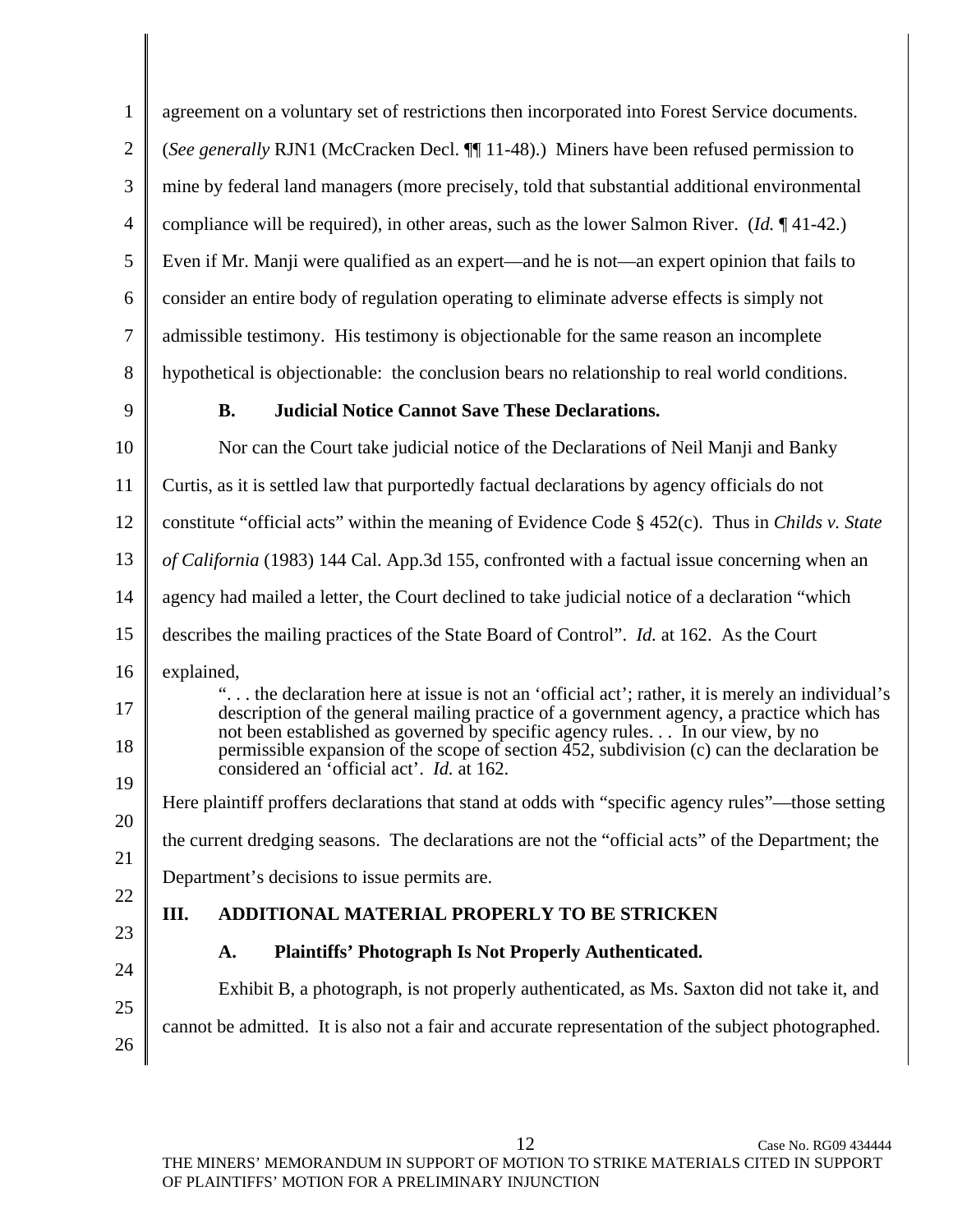1

## **B. Plaintiffs' SMARA Materials Are Irrelevant.**

| $\overline{2}$ | Plaintiffs have lodged a list of sand and gravel mining operations regulated under the              |
|----------------|-----------------------------------------------------------------------------------------------------|
| 3              | Surface Mining and Reclamation Act of 1975, Public Resources Code § 2710 et seq., in the            |
| 4              | Court, in the form of an e-mail from a state employee. (Saxton Decl. Ex. G.) This list              |
| 5              | manifestly has nothing to do with suction dredge mining, for as the Exhibit itself suggests (at 2), |
| 6              | the tiny holes that miners dig by hand are far, far below what SMARA deems significant enough       |
| 7              | to be subject to regulation: "the removal of overburden or mineral product totals less than 1,000   |
| 8              | cubic yards in any one location, and the total surface area disturbed is less than one acre". See   |
| 9              | Public Resources Code § 2714(d).                                                                    |
| 10             | While the Exhibit is not properly considered as evidence, it does highlight the                     |
| 11             | importance of considering the statutes concerning suction dredge mining in the context of all of    |
| 12             | the California statutes, which include not merely SMARA, but also the Department's general          |
| 13             | permitting authority for in-river operations under § 1602 of the Fish and Game Code and other       |
| 14             | statutes.                                                                                           |
| 15             | Portions of Plaintiffs' Memorandum fall with the Exhibits.<br>C.                                    |
| 16             | As the Exhibits fall, so too should the following portions of plaintiffs' memorandum that           |
| 17             | cite or otherwise rely on them fall as well:                                                        |
| 18             | Page 4, line 24 through page 6, line 8;                                                             |
| 19             | Page 6, line 11 through page 7, line 10;                                                            |
| 20             | Page 8, lines $6-7$ ;                                                                               |
| 21             | Page 10, lines 19-21 & 26-28;                                                                       |
| 22             | Page 11, line 7;                                                                                    |
| 23             | Page 12, lines 19-21;                                                                               |
| 24             | Page 14, lines 21-22; and                                                                           |
| 25             | Page 15, lines 5-15 & 18-19.                                                                        |
| 26             | Some of the purportedly factual statements in these sections are also not supported by any          |

citation of authority and should be disregarded for that reason alone.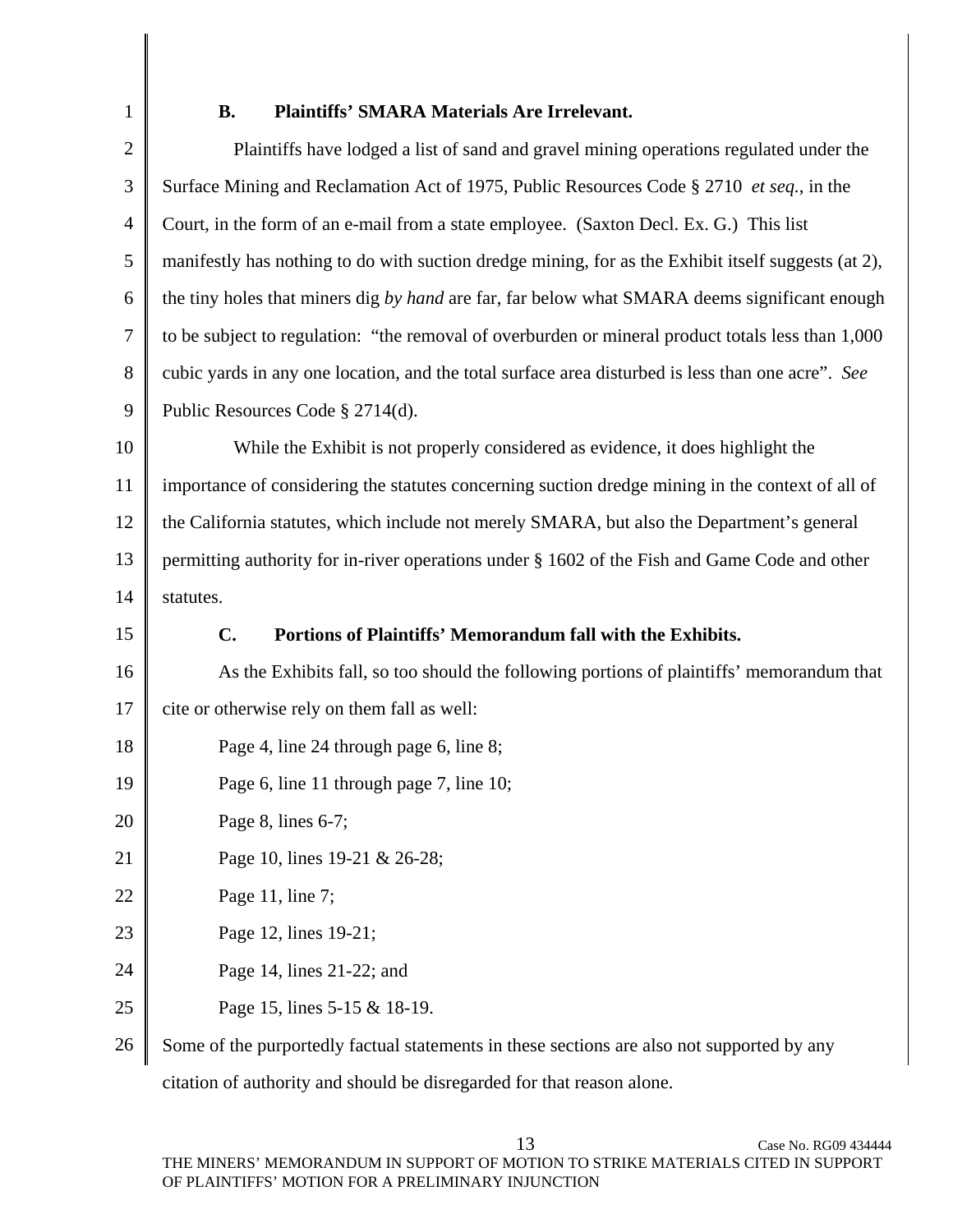| 1                   | Conclusion                                                                                                         |
|---------------------|--------------------------------------------------------------------------------------------------------------------|
| $\overline{c}$      | For the foregoing reasons, the Miners' motion to strike should be granted.                                         |
| 3<br>$\overline{4}$ | Dated: May 18, 2009.<br>By:                                                                                        |
| 5                   | James L. Buchal                                                                                                    |
| 6                   | Attorney for Intervenors<br>THE NEW 49'ERS, INC., a California corporation,<br>and RAYMOND W. KOONS, an individual |
| 7                   |                                                                                                                    |
| 8                   |                                                                                                                    |
| 9                   |                                                                                                                    |
| 10                  |                                                                                                                    |
| 11                  |                                                                                                                    |
| 12                  |                                                                                                                    |
| 13                  |                                                                                                                    |
| 14                  |                                                                                                                    |
| 15                  |                                                                                                                    |
| 16                  |                                                                                                                    |
| 17                  |                                                                                                                    |
| 18                  |                                                                                                                    |
| 19                  |                                                                                                                    |
| 20                  |                                                                                                                    |
| $\overline{21}$     |                                                                                                                    |
| 22                  |                                                                                                                    |
| 23                  |                                                                                                                    |
| 24                  |                                                                                                                    |
| 25                  |                                                                                                                    |
| 26                  |                                                                                                                    |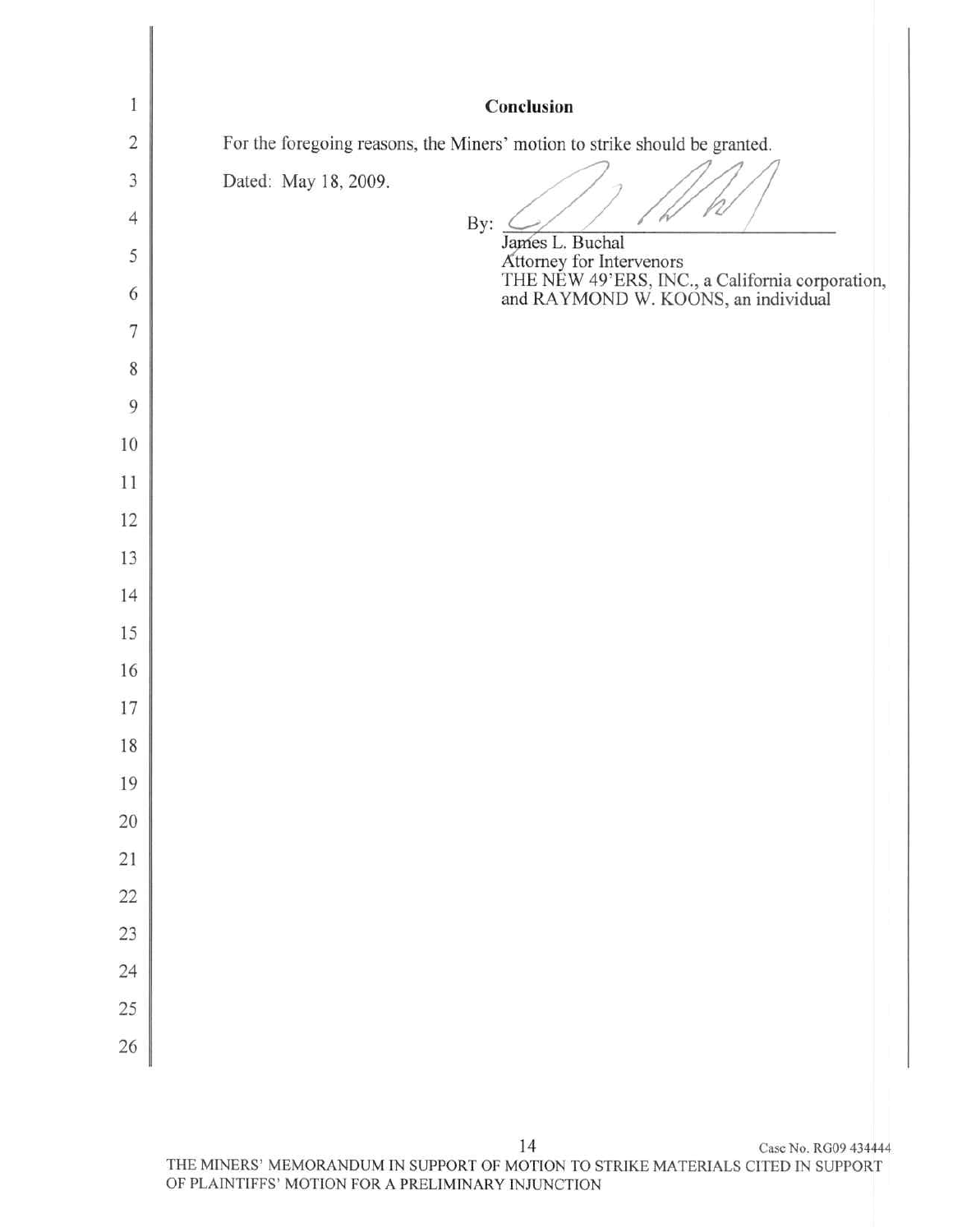| 1<br>$\overline{2}$ | PROOF OF SERVICE                                                                                                                                                                                                                                          |  |  |
|---------------------|-----------------------------------------------------------------------------------------------------------------------------------------------------------------------------------------------------------------------------------------------------------|--|--|
| 3                   | I, Carole A. Caldwell, hereby declare under penalty of perjury under the laws of the State<br>of California that the following facts are true and correct:                                                                                                |  |  |
| 4<br>5<br>6         | I am a citizen of the United States, over the age of 18 years, and not a party to or<br>interested in the within entitled cause. I am an employee of Murphy & Buchal, LLP and my<br>business address is 2000 SW First, Suite 420, Portland, Oregon 97201. |  |  |
| 7<br>8<br>9         | On May 18, 2009, I caused the following document to be served:<br>THE MINERS' MEMORANDUM IN SUPPORT OF MOTION TO STRIKE MATERIALS<br>CITED IN SUPPORT OF PLAINTIFFS' MOTION FOR A PRELIMINARY INJUNCTION                                                  |  |  |
| 10                  | in the following manner:                                                                                                                                                                                                                                  |  |  |
| 11                  | (X)<br>(BY FEDERAL EXPRESS)                                                                                                                                                                                                                               |  |  |
| 12                  | ( )<br>(BY FIRST CLASS US MAIL)                                                                                                                                                                                                                           |  |  |
| 13                  | (BY FAX)<br>$($ )                                                                                                                                                                                                                                         |  |  |
| 14<br>15            | (X)<br>(BY E-MAIL)                                                                                                                                                                                                                                        |  |  |
| 16                  | See attached service list                                                                                                                                                                                                                                 |  |  |
| 17<br>18            | I declare under penalty of perjury, under the laws of the State of California, that<br>the foregoing is true and correct, and that this Declaration was executed at Portland,<br>Oregon on May 18, 2009.                                                  |  |  |
| 19                  |                                                                                                                                                                                                                                                           |  |  |
| 20                  | Carole A. Caldwell                                                                                                                                                                                                                                        |  |  |
| 21                  | Declarant                                                                                                                                                                                                                                                 |  |  |
| 22                  |                                                                                                                                                                                                                                                           |  |  |
| 23                  |                                                                                                                                                                                                                                                           |  |  |
| 24                  |                                                                                                                                                                                                                                                           |  |  |
| 25<br>26            |                                                                                                                                                                                                                                                           |  |  |